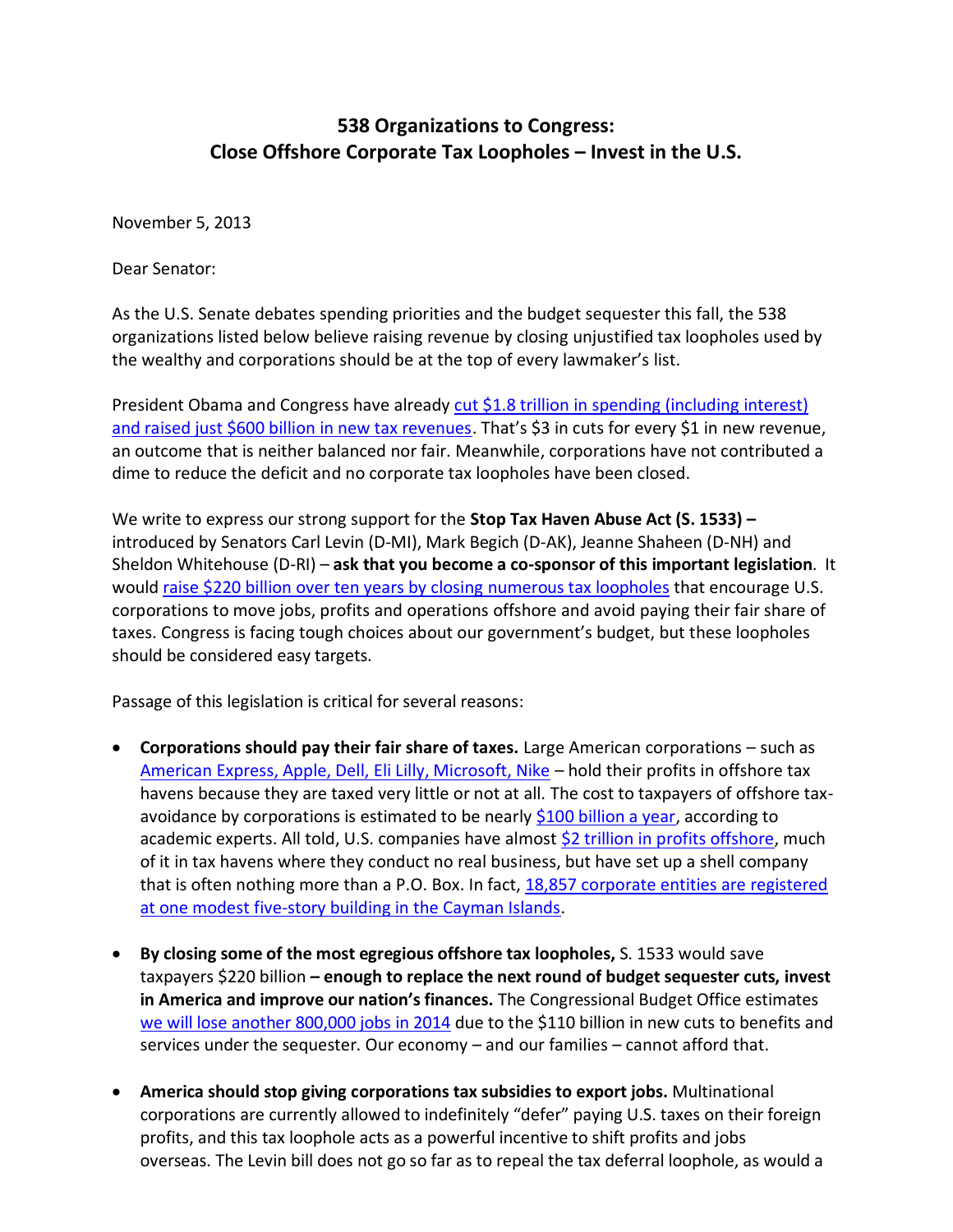bill introduced by Sen. Sanders (S. 250) that would raise \$583 billion over the next decade. However, enactment of S. 1533 would be an important step in limiting incentives for multinational corporations to shift jobs and profits offshore.

**We need to level the playing field between big corporations and small businesses.** 

Tax-haven abuse by large multinational corporations puts small businesses – and even large domestic firms – at a competitive disadvantage in the marketplace. Along with individual taxpayers, they must shoulder the additional tax bill or face a reduction in public services that they depend on. The average small business would pay an extra \$3,000 a year to cover the cost of offshore tax dodging by large corporations, according to [a U.S. PIRG report.](http://uspirg.org/reports/usp/picking-tab-2013) Middle class workers and small businesses that play by the rules and take responsibility for paying their fair share should not have to subsidize companies like Apple and Nike.

Fortunately, the Stop Tax Haven Abuse Act would close many of the tax avoidance loopholes commonly used by some of America's largest and most profitable companies. For example:

- Apple made profits of \$74 billion from 2009-2012 on worldwide sales (excluding the Americas) and paid virtually *nothing* [in taxes to any country,](https://www.google.com/url?sa=t&rct=j&q=&esrc=s&source=web&cd=1&ved=0CCoQFjAA&url=http%3A%2F%2Fwww.levin.senate.gov%2Fdownload%2Fexhibit1a_profitshiftingmemo_apple&ei=lrTRUYGLHY3j4AOYzIGgDg&usg=AFQjCNGKCOvIkFyQRc7ZGIzvgiA5Q4gTJA&sig2=5f-EnbODlnX9PztCHIodgQ&bvm=bv.48572450,d.dmg) according to the U.S. Senate Permanent Subcommittee on Investigations (PSI). The sales were attributed to Irish subsidiaries, where the companies paid a tax rate of less than 1%.
- Microsoft avoided paying at least [\\$6.5 billion in U.S. taxes from 2009 to 2011](http://www.hsgac.senate.gov/download/?id=7B9717AF-592F-48BE-815B-FD8D38A71663) using offshore tax loopholes, according to the U.S. Senate PSI.
- Hewlett-Packard [essentially funded its operations for four years, tax-free,](http://www.levin.senate.gov/newsroom/speeches/speech/opening-statement-at-psi-hearing-offshore-profit-shifting-and-the-us-tax-code) by using two offshore subsidiaries—in Belgium and the Cayman Islands—that made alternating shortterm loans of billions of dollars to the parent company, according to the U.S. Senate PSI.
- [Nike has \\$6.7 billion in profits "permanently reinvested" in shell companies overseas, on](http://www.ctj.org/taxjusticedigest/archive/2013/07/nikes_tax_haven_subsidiaries_a.php#.Uj9MlYVOQ7A)  [which it has paid zero U.S. income taxe](http://www.ctj.org/taxjusticedigest/archive/2013/07/nikes_tax_haven_subsidiaries_a.php#.Uj9MlYVOQ7A)s and paid practically no foreign tax as well, according to the nonpartisan research organization Citizens for Tax Justice.

Cracking down on offshore tax abuses should be at the top of the congressional "to do" list. Closing these loopholes can provide a means to replace the sequester, reform the tax code, reduce the deficit and rebuild roads and bridges. Please stand with us by co-sponsoring the Stop Tax Haven Abuse Act to ensure that corporations begin to pay their fair share of taxes.

Sincerely,

9to5 Academics Stand Against Poverty AFL-CIO AFL-CIO Department of Professional Employees AchieveOurDreams.org Action for the Common Good Alliance for a Just Society Alliance for Retired Americans American Federation of Government Employees American Federation of State, County and Municipal Employees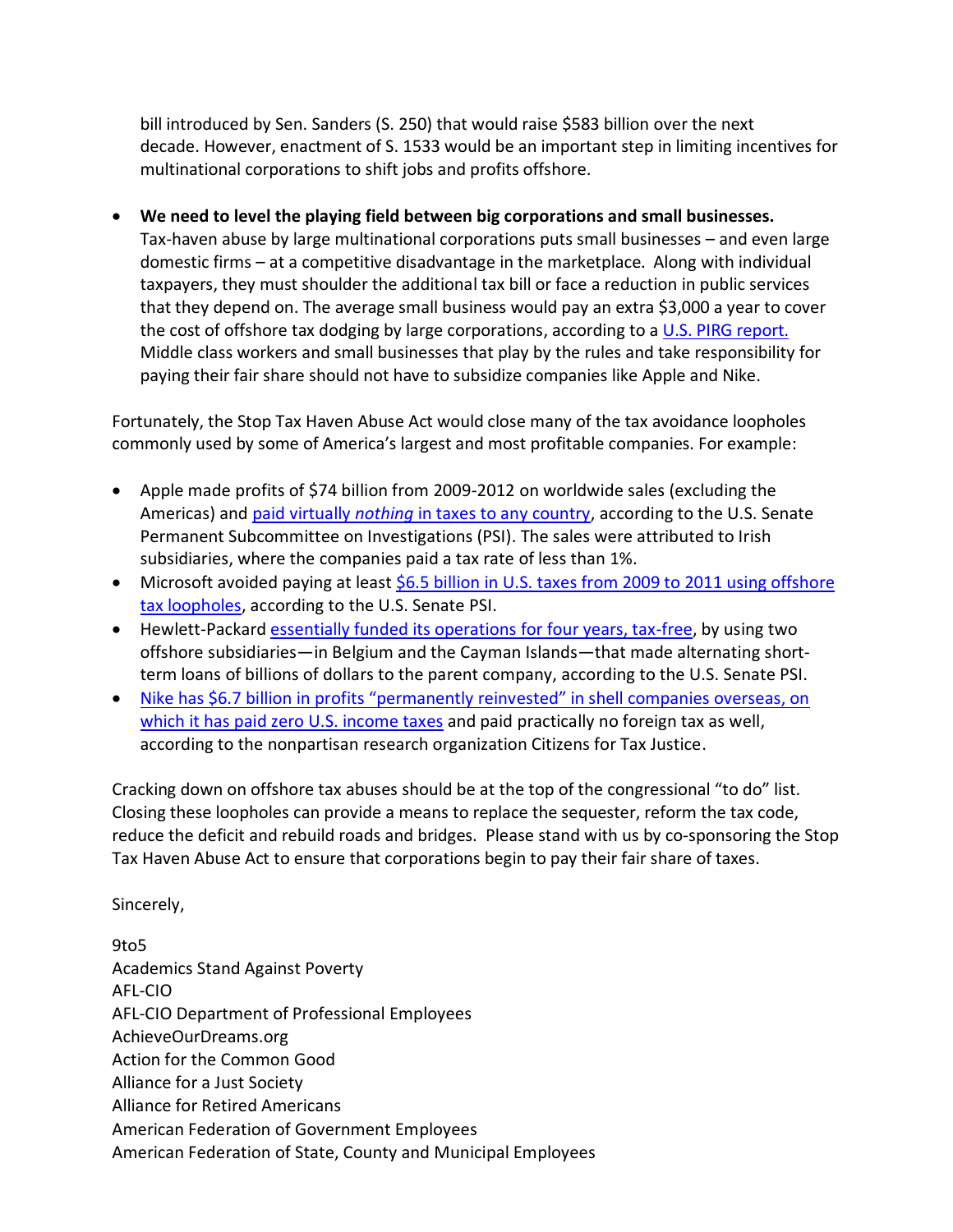American Federation of Teachers American Friends Service Committee American Sustainable Business Council Americans for Democratic Action Americans for Tax Fairness Business for Shared Prosperity Campaign for America's Future Campaign for Community Change Center for American Progress Center for Biological Diversity Center for Effective Government Center for Popular Democracy Citizens for Tax Justice Children's Defense Fund Coalition on Human Needs Color of Change Communications Workers of America Community Action Partnership CourageCampaign.org Croatan Institute Daily Kos Democracy for America Demos Domini Social Investments Economic Policy Institute EG Justice Every Child Matters Education Fund Fair Share Faith in Public Life Financial Accountability & Corporate Transparency (FACT) Coalition Food and Water Watch Franciscan Action Network Friends of the Earth Gamaliel Global Financial Integrity Government Accountability Project Health Care for America Now International Brotherhood of Teamsters In the Public Interest Jobs with Justice Jubilee USA Network Lake Research Partners Leadership Conference on Civil and Human Rights Librarian's Guild Main Street Alliance Missionary Oblates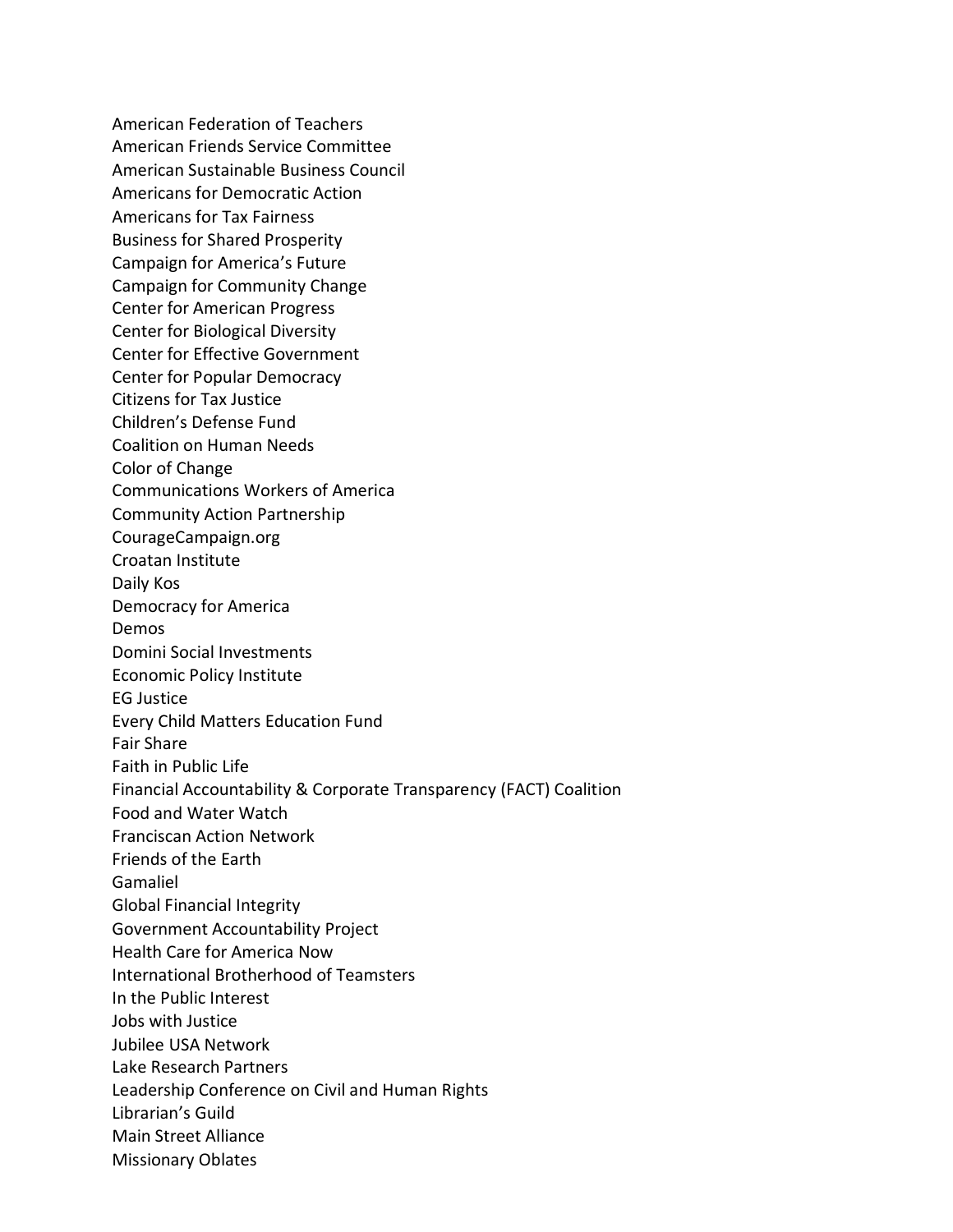MomsRising

- MoveOn.org Civic Action
- National Advocacy Center of the Sisters of the Good Shepherd
- National Alliance of HUD Tenants
- National Association of Social Workers
- National Coalition for the Homeless
- National Committee to Preserve Social Security and Medicare
- National Council of Jewish Women
- National Council of Women's Organizations
- National Education Association
- National Immigration Law Center
- National Low Income Housing Coalition
- National People's Action
- National Priorities Project
- National Treasury Employees Union
- National Women's Law Center
- NETWORK: A Catholic Social Justice Lobby
- New Rules for Global Finance
- Oblates of Mary Immaculate
- Oxfam America
- P.H. Balanced Films
- Partnership for Working Families
- People For the American Way
- Progressive Asset Management
- Progressive Democrats of America
- Progressive States Network
- Progressives United
- Promise the Children
- Public Citizen
- Racial and Ethnic Health Disparities Coalition
- Rebuild the Dream
- Responsible Wealth
- RESULTS
- Service Employees International Union
- Spring Water Asset Management
- Sum of Us
- Tax Justice Network
- The Arc
- The Every Child Matters Education Fund
- United Automobile, Aerospace and Agricultural Implement Workers of America,
- International Union
- United Electrical, Radio and Machine Workers of America
- United for a Fair Economy
- United Steelworkers
- U.S. Public Interest Research Group
- USAction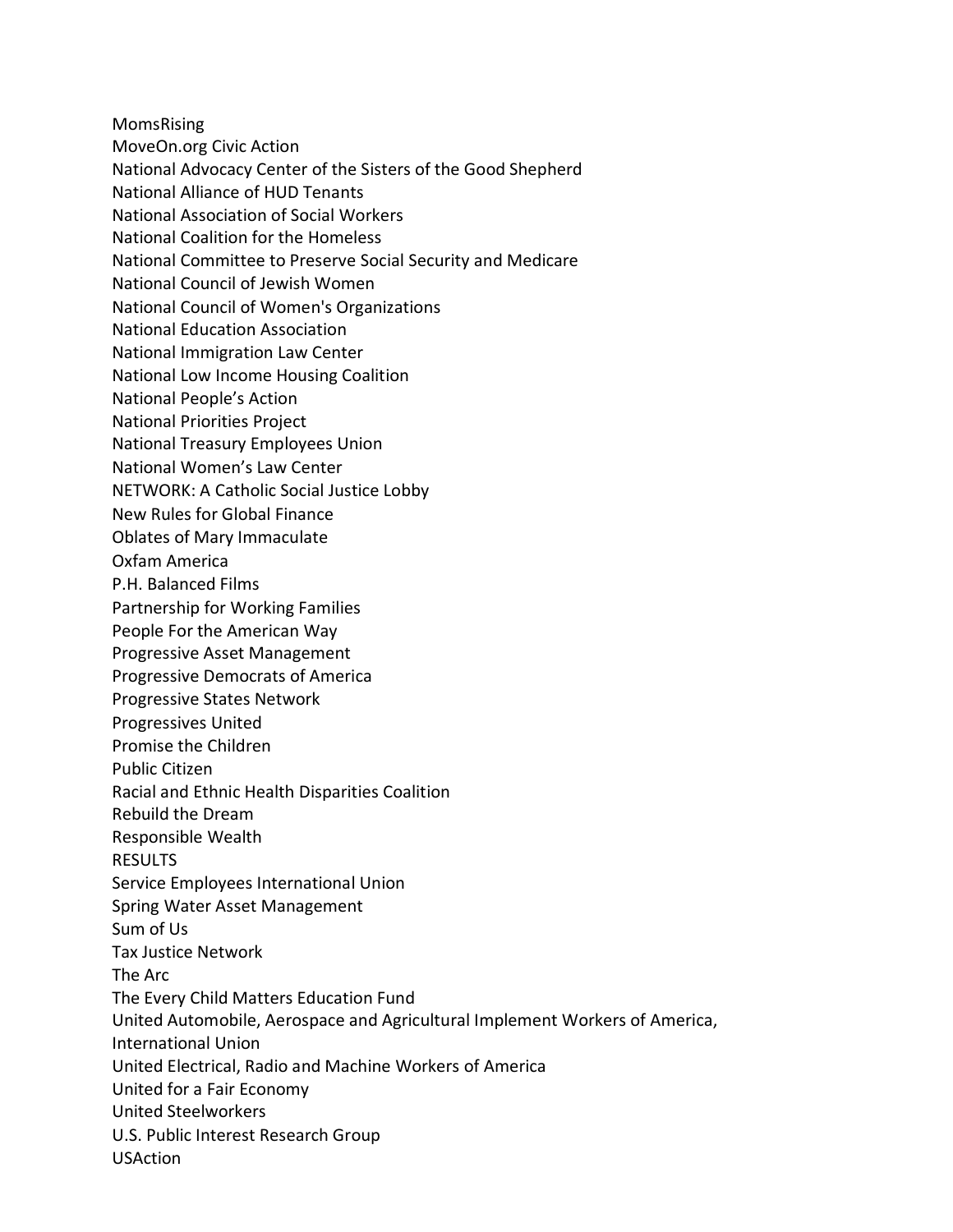Voices for Progress Wealth for the Common Good Working America

## **STATE ORGANIZATIONS**

| Arizona    | <b>AFSCME Local 2960</b>                                        |
|------------|-----------------------------------------------------------------|
| Arizona    | Arizona Advocacy Network                                        |
| Arizona    | Arizona AFL-CIO                                                 |
| Arizona    | Arizona Fair Share                                              |
| Arizona    | Arizona PIRG                                                    |
| Arizona    | Protecting Arizona's Family Coalition (PAFCO)                   |
| Arizona    | SEIU Arizona                                                    |
| Arkansas   | <b>AFSCME Council 38</b>                                        |
| Arkansas   | Arkansas Community Institute                                    |
| Arkansas   | <b>Arkansas Community Organizations</b>                         |
| Arkansas   | <b>Arkansas Education Association</b>                           |
| Arkansas   | Arkansas Interfaith Alliance                                    |
| Arkansas   | Arkansas Interfaith Committee for Worker Justice                |
| Arkansas   | <b>Arkansas Women's Action for New Directions</b>               |
| Arkansas   | Barraque Street Missionary Baptist Church, Pine Bluff           |
| Arkansas   | First Presbyterian Church, Little Rock                          |
| Arkansas   | Motley Chapel Missionary Baptist Church, Pine Bluff             |
| Arkansas   | OMNI Center for Peace, Justice & Ecology                        |
| Arkansas   | Rose Hill Missionary Baptist Church, Pine Bluff                 |
| Arkansas   | United Labor Unions, Local 100                                  |
| Arkansas   | Word of Faith Full Gospel Church, Pine Bluff                    |
| Arkansas   | <b>Workers United</b>                                           |
| California | ADA-SoCal                                                       |
| California | <b>AFSCME California</b>                                        |
| California | <b>AFSCME Council 57</b>                                        |
| California | <b>AFSCME District Council 36</b>                               |
| California | <b>AFSCME Local 2076</b>                                        |
| California | <b>AFSCME Local 830</b>                                         |
| California | California Fair Share                                           |
| California | <b>CALPIRG</b>                                                  |
| California | Central Coast Alliance United for a Sustainable Economy (CAUSE) |
| California | United Nurses Association of California                         |
| Colorado   | 9to5 Colorado                                                   |
| Colorado   | <b>AFSCME Colorado</b>                                          |
| Colorado   | <b>AFSCME Council 76</b>                                        |
| Colorado   | <b>Colorado Education Association</b>                           |
| Colorado   | Colorado Fair Share                                             |
| Colorado   | Colorado Fiscal Institute                                       |
| Colorado   | Colorado PIRG                                                   |
| Colorado   | Colorado Progressive Action                                     |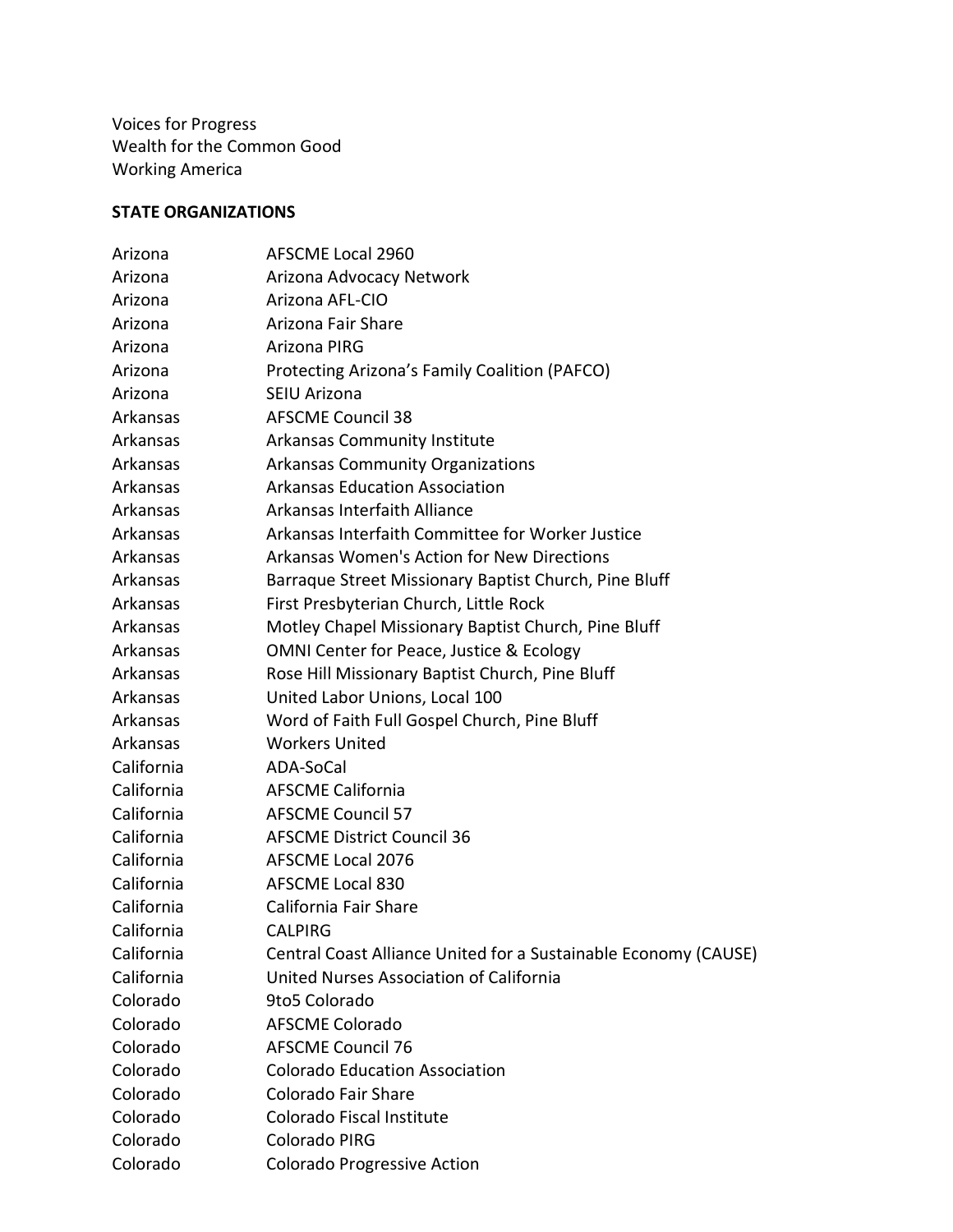| Colorado    | Colorado Progressive Coalition                           |
|-------------|----------------------------------------------------------|
| Colorado    | Servicios de la Raza                                     |
| Colorado    | <b>United Transportation Union</b>                       |
| Colorado    | <b>Vote Vets</b>                                         |
| Connecticut | <b>AFT Connecticut</b>                                   |
| Connecticut | <b>Connecticut Alliance for Retired Americans</b>        |
| Connecticut | <b>Connecticut Association of Nonprofits</b>             |
| Connecticut | <b>Connecticut Citizen Action Group</b>                  |
| Connecticut | <b>Connecticut Common Cause</b>                          |
| Connecticut | <b>Connecticut Education Association</b>                 |
| Connecticut | <b>Connecticut PIRG</b>                                  |
| Connecticut | <b>Connecticut Working Families Party</b>                |
| Connecticut | Legal Assistance Resource Center of Connecticut          |
| Connecticut | National Association of Social Workers, CT Chapter       |
| Delaware    | 32BJ SEIU                                                |
| Delaware    | Americans for Democratic Action, Delaware Chapter        |
| Delaware    | Coalition of Black Trade Unionists, Delaware Chapter     |
| Delaware    | Delaware AFL-CIO                                         |
| Delaware    | Delaware Alliance for Community Advancement              |
| Delaware    | Delaware Ecumenical Council on Children and Families     |
| Delaware    | Delaware State Education Association                     |
| Delaware    | Latin American Community Center                          |
| Delaware    | National Association of Social Workers; Delaware Chapter |
| Delaware    | National Organization for Women, Delaware Chapter        |
| Delaware    | Pacem in Terris                                          |
| Delaware    | Progressive Democrats for Delaware                       |
| Delaware    | Progressive Democrats of Sussex County                   |
| Delaware    | Public Employees Council 81 AFSCME                       |
| Delaware    | The Delaware Community Reinvestment Action Council, Inc. |
| Delaware    | The Interdenominational Ministers Action Council of DE   |
| Florida     | <b>Awake Pinellas</b>                                    |
| Florida     | Center for Independent Living of S. Florida, Inc.        |
| Florida     | <b>Community Business Association</b>                    |
| Florida     | Farmworker Association of Florida                        |
| Florida     | Florida AFSCME Council 79                                |
| Florida     | <b>Florida Alliance for Retired Americans</b>            |
| Florida     | Florida Center for Fiscal and Economic Policy            |
| Florida     | Florida Chain                                            |
| Florida     | <b>Florida Consumer Action Network</b>                   |
| Florida     | Florida PIRG                                             |
| Florida     | Labor Council for Latin American Advancement, Central FL |
| Florida     | NAACP, St. Petersburg Chapter                            |
| Florida     | Organize Now                                             |
| Florida     | Progress Florida                                         |
| Florida     | SEIU Florida                                             |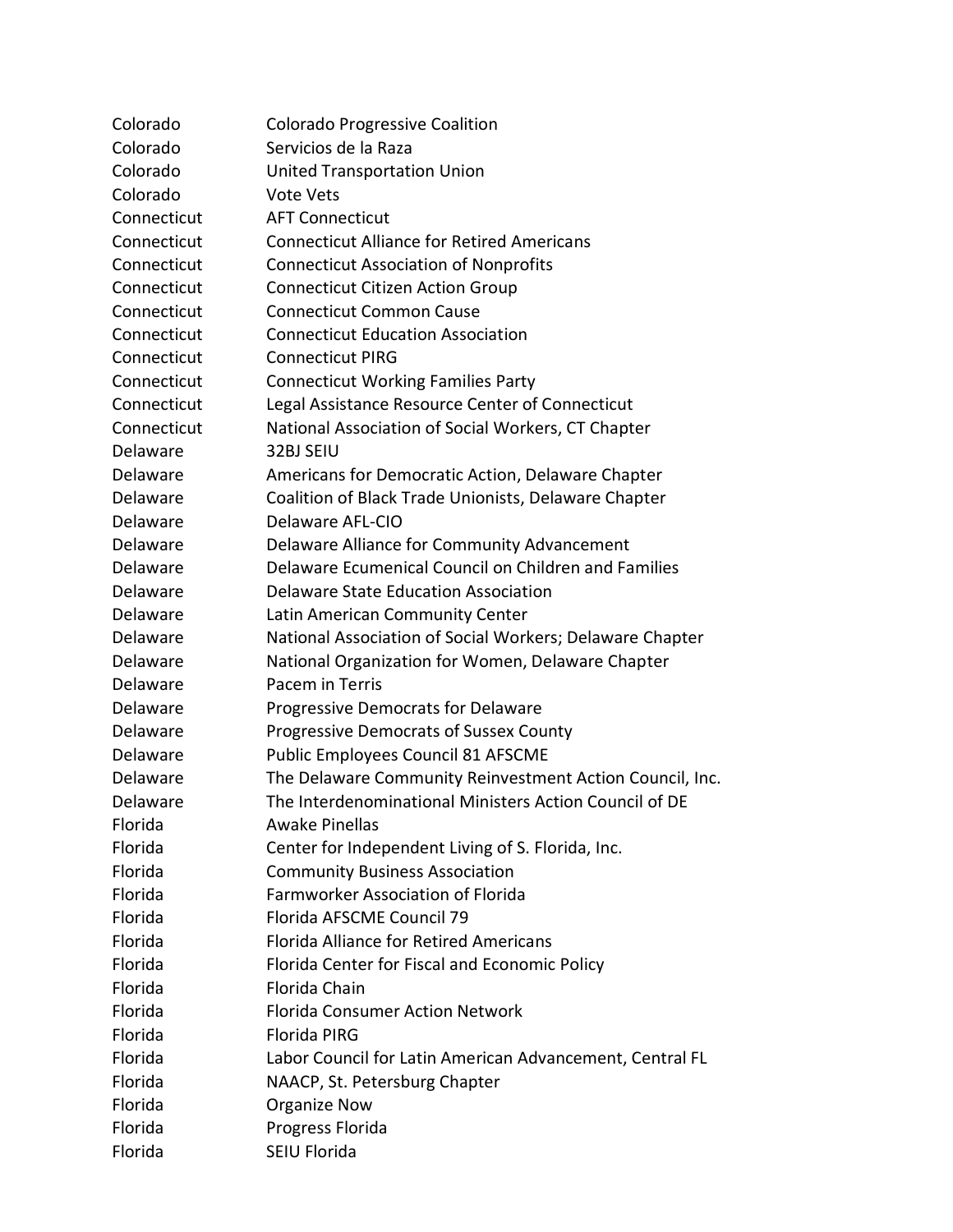| Florida         | South Florida Voices for Working Families              |
|-----------------|--------------------------------------------------------|
| Florida         | United Chinese Association of Florida                  |
| Georgia         | 9 to 5 Atlanta                                         |
| Georgia         | Atlanta North Georgia Labor Council                    |
| Georgia         | Coffee Party Savannah                                  |
| Georgia         | Georgia Fair Share                                     |
| Georgia         | Georgia Public Interest Research Group                 |
| Georgia         | Georgia Rural/Urban Summit                             |
| Georgia         | Georgia Student Justice Alliance                       |
| Georgia         | Georgia Women's Action for New Directions              |
| Georgia         | MoveOn Atlanta                                         |
| Georgia         | <b>MoveOn Gwinnett</b>                                 |
| Georgia         | National Council of Jewish Women, Atlanta Section      |
| Hawaii          | Hawaii State Teachers Association                      |
| Idaho           | <b>Idaho Community Action Network</b>                  |
| Idaho           | United Action for Idaho                                |
| Illinois        | <b>AFSCME Local 3282</b>                               |
| Illinois        | AIDS Foundation of Chicago                             |
| Illinois        | Americans for Democratic Action, Northeastern Illinois |
| <b>Illinois</b> | <b>Autism Society of Illinois</b>                      |
| Illinois        | <b>Citizen Action of Illinois</b>                      |
| Illinois        | Eco-Justice Collaborative                              |
| Illinois        | <b>Housing Action Illinois</b>                         |
| Illinois        | <b>IIRON</b>                                           |
| Illinois        | Illinois AFL-CIO                                       |
| Illinois        | Illinois AFSCME Council 31                             |
| Illinois        | <b>Illinois Alliance for Retired Americans</b>         |
| Illinois        | <b>Illinois Fair Share</b>                             |
| Illinois        | Illinois People's Action                               |
| Illinois        | <b>Illinois PIRG</b>                                   |
| Illinois        | National Council of Jewish Women, Illinois             |
| Illinois        | Northside P.O.W.E.R                                    |
| Illinois        | <b>ONE Northside</b>                                   |
| Indiana         | American Bikers Aimed Towards Education                |
| Indiana         | <b>Call to Action Michiana</b>                         |
| Indiana         | <b>Indiana Alliance for Retired Americans</b>          |
| Indiana         | Indiana Organizing Project Gamaliel                    |
| Indiana         | <b>Indiana PIRG</b>                                    |
| Indiana         | Just Peace Seminars Goshen Indiana                     |
| Indiana         | Let's Move Michiana                                    |
| Indiana         | Michiana Coalition for Peace and Justice               |
| Indiana         | Move On. Org Michiana Chapter                          |
| Indiana         | North Central Indiana AFL-CIO                          |
| Indiana         | Northern Indiana Americans for Democratic Action       |
| Indiana         | SEIU Health Care Illinois Indiana                      |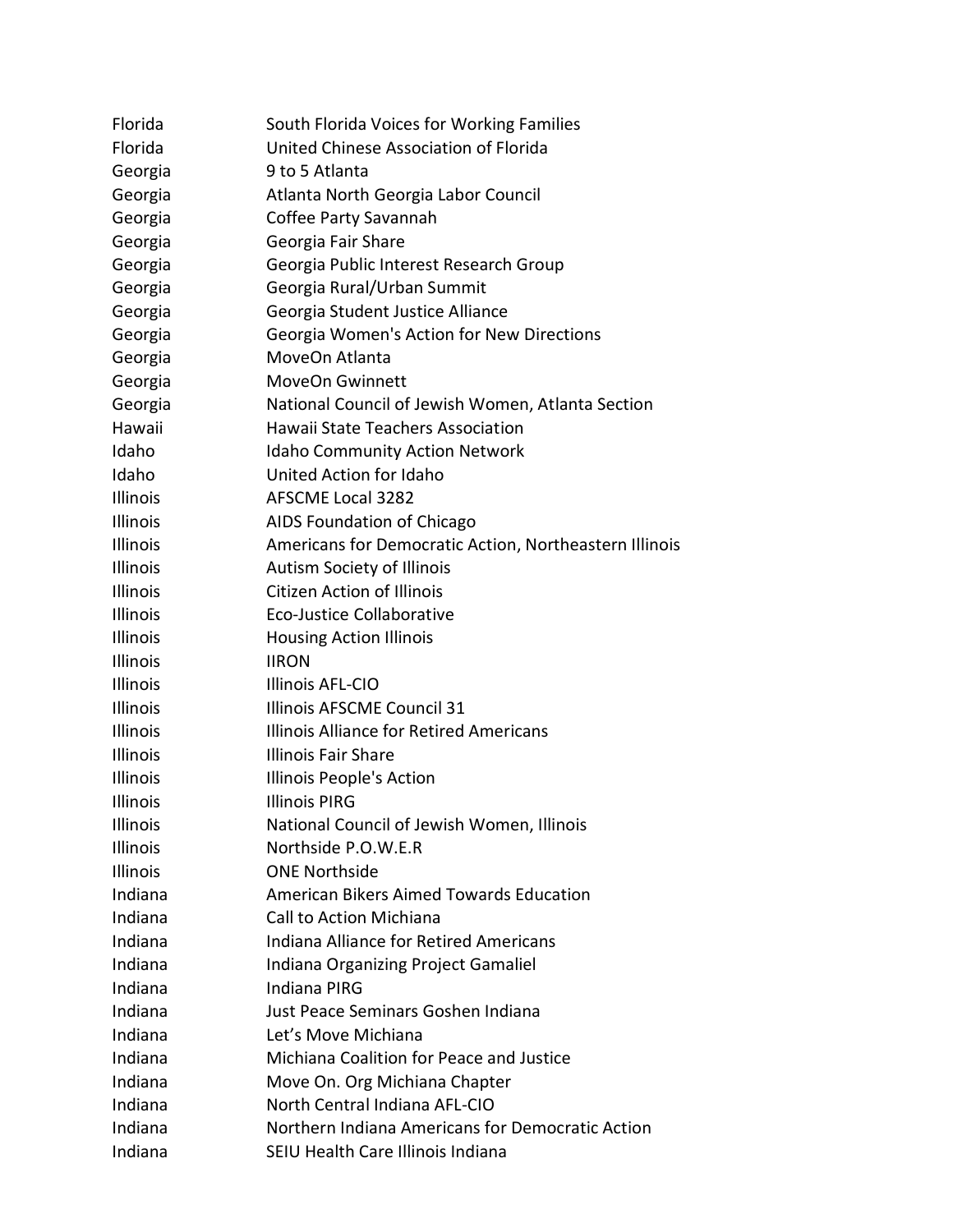| Indiana       | St. John's Catholic Church Goshen Core Group                  |
|---------------|---------------------------------------------------------------|
| Indiana       | St. Joseph Valley Project Jobs with Justice                   |
| Indiana       | TAP Transitioning Action through Power South Bend             |
| Indiana       | West Side Democratic Club South Bend                          |
| lowa          | <b>Americans for Democratic Action Iowa</b>                   |
| Iowa          | <b>ECO Maids</b>                                              |
| Iowa          | lowa AFL-CIO                                                  |
| Iowa          | Iowa AFSCME Council 61                                        |
| Iowa          | <b>Iowa Alliance for Retired Americans</b>                    |
| Iowa          | Jowa Citizen Action Network                                   |
| Iowa          | Iowa Citizens for Community Improvement                       |
| Iowa          | <b>Iowa Fairshare Alliance</b>                                |
| Iowa          | Jowa Main Street Alliance                                     |
| Iowa          | <b>Iowa Move to Amend</b>                                     |
| Iowa          | Iowa Policy Project                                           |
| Iowa          | Iowa Public Interest Research Group                           |
| Iowa          | Progressive Action for the Common Good                        |
| Iowa          | <b>WILPF Des Moines Chapter</b>                               |
| Kansas        | Kansas AFL-CIO                                                |
| Kansas        | <b>Sunflower Community Action</b>                             |
| Maine         | <b>Community Financial Literacy- Maine</b>                    |
| Maine         | Maine AFL-CIO                                                 |
| Maine         | Maine Center for Economic Policy                              |
| Maine         | <b>Maine Education Association</b>                            |
| Maine         | Maine Equal Justice Partners                                  |
| Maine         | Maine People's Alliance                                       |
| Maine         | <b>Maine Small Business Coalition</b>                         |
| Maine         | Maine State Employees Association (SEIU Local 1989)           |
| Maine         | Maine Women's Lobby                                           |
| Maine         | Peace and Justice Center of Eastern Maine                     |
| Maine         | Roman Catholic Diocese of Portland                            |
| Maine         | Southern Maine Workers' Center                                |
| Maine         | The Neighborhood Housing League                               |
| Maine         | The Visible Community                                         |
| Maryland      | Maryland AFSCME Council 3                                     |
| Maryland      | Maryland PIRG                                                 |
| Maryland      | Maryland/DC Alliance for Retired Americans                    |
| Maryland      | <b>Progressive Maryland</b>                                   |
| Massachusetts | American Friends Service Committee, Northeast Regional Office |
| Massachusetts | <b>Budget For All Campaign, Massachusetts</b>                 |
| Massachusetts | <b>Coalition for Social Justice</b>                           |
| Massachusetts | Institute for Justice & Democracy in Haiti                    |
| Massachusetts | Jubilee Justice Task Force of the United Church of Christ, MA |
| Massachusetts | Jubilee Massachusetts                                         |
| Massachusetts | Massachusetts AFL-CIO                                         |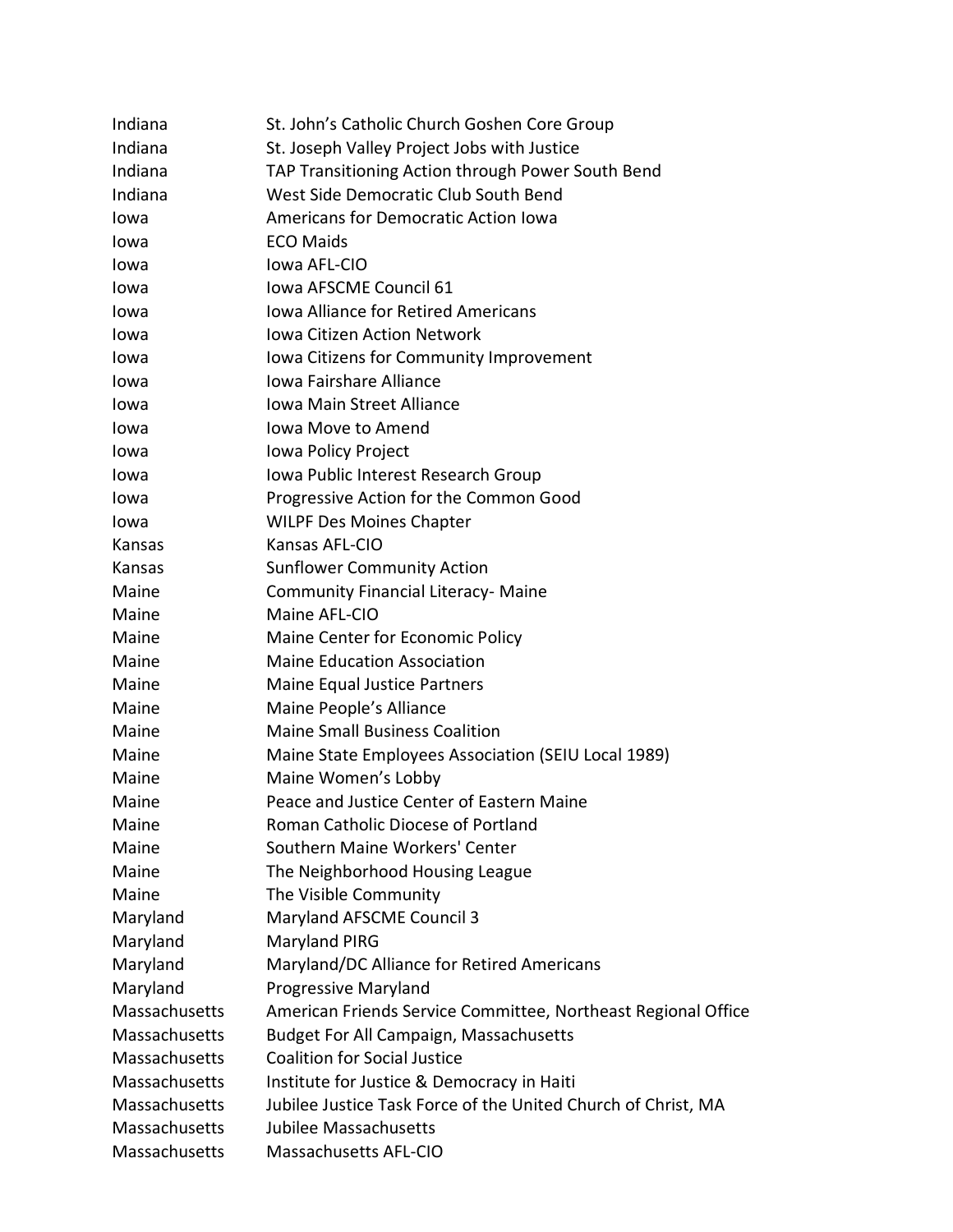| Massachusetts | Massachusetts Alliance of HUD Tenants                         |
|---------------|---------------------------------------------------------------|
| Massachusetts | <b>Massachusetts Fair Share</b>                               |
| Massachusetts | <b>Massachusetts Peace Action</b>                             |
| Massachusetts | <b>MASSPIRG</b>                                               |
| Massachusetts | New England AFSCME Council 93                                 |
| Massachusetts | Survivors, Inc.                                               |
| Michigan      | <b>AFT Michigan</b>                                           |
| Michigan      | <b>Citizens for Peace</b>                                     |
| Michigan      | Detroit Chapter of the Coalition of Labor Union Women         |
| Michigan      | <b>General Council of the Adrian Dominican Sisters</b>        |
| Michigan      | <b>Gray Panthers of Metro Detroit</b>                         |
| Michigan      | Metro Detroit A. P. R. I.                                     |
| Michigan      | Metro-Detroit Alliance for Democracy                          |
| Michigan      | Michigan AFL-CIO                                              |
| Michigan      | Michigan Alliance for Retired Americans                       |
| Michigan      | Michigan Citizen Action                                       |
| Michigan      | Michigan Education Association                                |
| Michigan      | Michigan League for Public Policy                             |
| Michigan      | Michigan United Healthcare Action Network                     |
| Michigan      | MichUCAN                                                      |
| Michigan      | <b>PIRGIM</b>                                                 |
| Michigan      | Progress Michigan                                             |
| Michigan      | Sisters of Mercy West Midwest Justice Team                    |
| Michigan      | Sisters, Servants of the Immaculate Heart of Mary             |
| Michigan      | Tri County Alliance for Retired Americans                     |
| Michigan      | <b>UFCW Local 951</b>                                         |
| Michigan      | United Auto Workers Local 6000                                |
| Michigan      | United Auto Workers Local 730 Retirees Chapter                |
| Michigan      | United Auto Workers Michigan                                  |
| Minnesota     | Minnesota AFSCME Council 5                                    |
| Minnesota     | <b>TakeAction MN</b>                                          |
| Missouri      | <b>AFSCME Council 72</b>                                      |
| Missouri      | AFT-Missouri                                                  |
| Missouri      | Communications Workers of America MO Workers Union Local 6355 |
| Missouri      | <b>Economic Justice Task Force</b>                            |
| Missouri      | Gray Panthers of Kansas & Western Missouri                    |
| Missouri      | <b>GRO Grass Roots Organizing</b>                             |
| Missouri      | <b>Metropolitan Congregations United</b>                      |
| Missouri      | Missouri AFL-CIO                                              |
| Missouri      | Missouri Alliance for Retired Americans                       |
| Missouri      | <b>Missouri Association for Social Welfare</b>                |
| Missouri      | <b>Missouri Citizen Education Fund</b>                        |
| Missouri      | Missouri Jobs With Justice                                    |
| Missouri      | Missouri PIRG                                                 |
| Missouri      | Missouri Progressive Vote Coalition                           |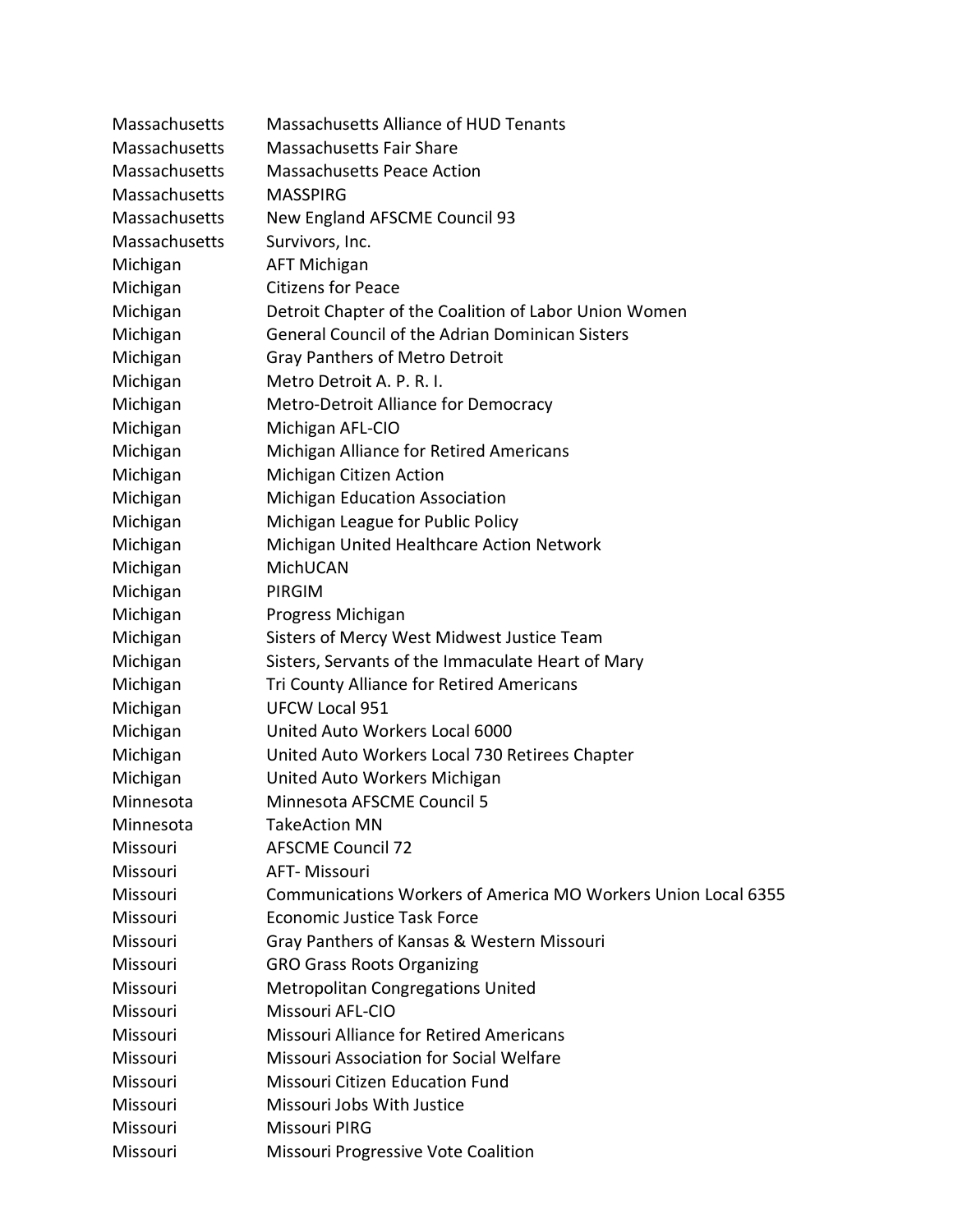Missouri Missouri ProVote Missouri Missourians for Tax Justice Missouri MO Citizen Education Fund Missouri Peace Economy Project Missouri Progress Missouri Missouri Saint Louis NAACP Missouri SEIU Missouri Missouri Women's Voices Raised for Social Justice Montana Angela's Piazza Montana Greater Yellowstone Central Labor Council Montana Indian People's Action Montana MEA-MFT Montana Missoula Central Labor Council Montana Montana AFSCME Montana Montana Organizing Project Montana Montana PIRG Montana Montana Small Business Alliance Montana SEIU Healthcare 775 NW Montana Southwest Montana Central Labor Council Montana Strike Debt Helena Montana UA Local 30 Plumbers and Pipefitters Montana Unite HERE! 427 Nebraska Nebraska AFL-CIO Nebraska Nebraska Alliance for Retired Americans Nebraska Nebraska Association of Public Employees AFSCME Nebraska Nebraska State Education Association Nevada Nevada Alliance for Retired Americans Nevada Progressive Leadership Alliance of Nevada - PLAN New Hampshire Climate Counts New Hampshire New Hampshire AFL-CIO New Hampshire New Hampshire Alliance for Retired Americans New Hampshire New Hampshire Citizens Alliance for Action New Hampshire New Hampshire PIRG New Jersey AFSCME Council 1 New Jersey Blue Wave New Jersey New Jersey Bus for Progress New Jersey New Jersey Communities United New Jersey New Jersey Education Association New Jersey New Jersey PIRG New Jersey New Jersey Progressive Democratic Caucus New Jersey NJ Citizen Action New Jersey NJ Main Street Alliance New Jersey NJ Save Our Schools March New Jersey NJ State Industrial Union Council New Jersey NJ Working Families Alliance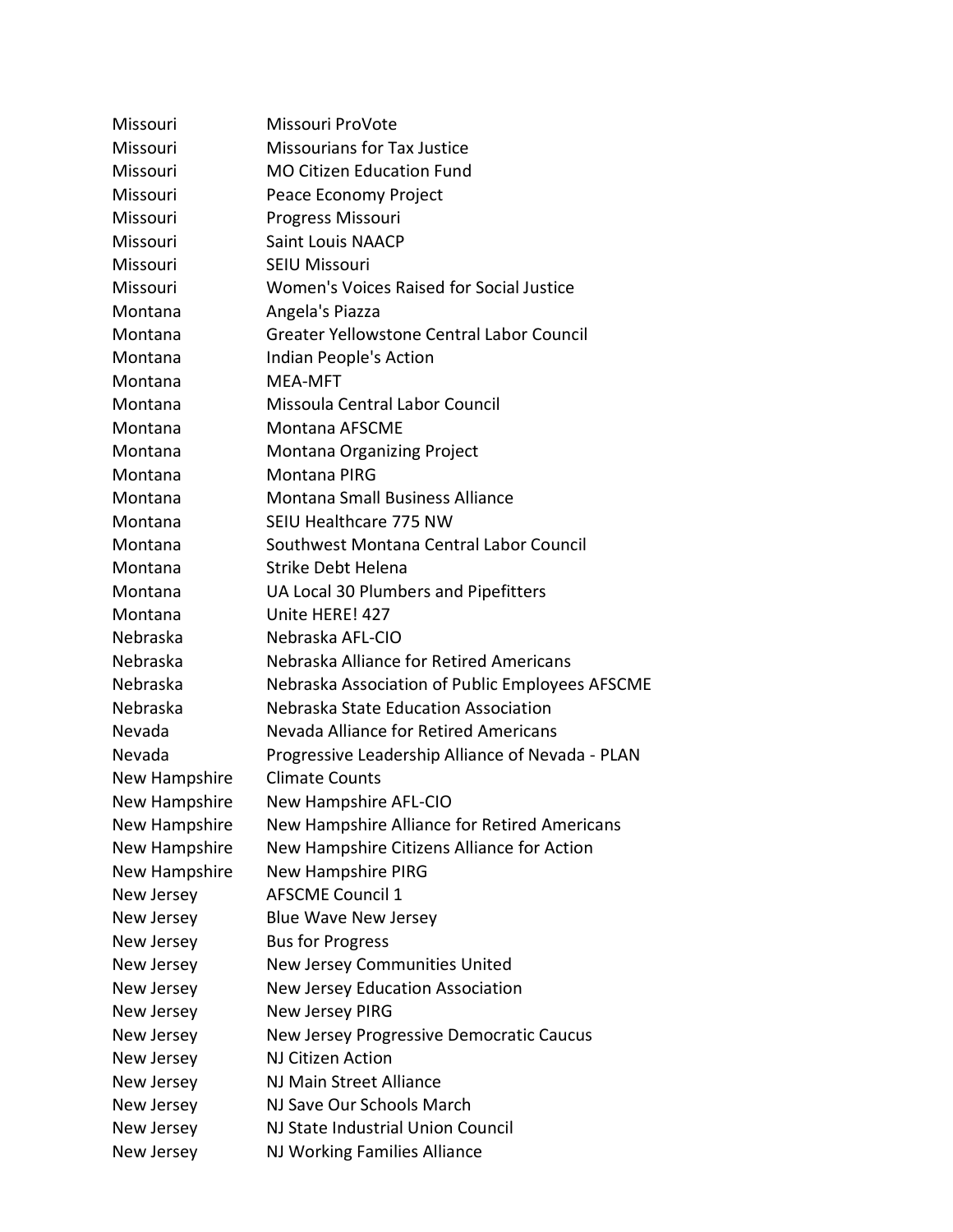New Mexico NEA-New Mexico New Mexico New Mexico AFSCME Council 18 New Mexico New Mexico Alliance for Retired Americans New Mexico New Mexico PIRG New Mexico New Mexico Voices for Children New York Alliance for Quality Education New York Central New York Citizens in Action, Inc. New York Citizen Action of New York New York Citizen Action of the Southern Tier New York Community Voices Heard New York Diocese of Buffalo New York New York AFL-CIO New York New York State United Teachers New York NYC AFSCME District Council 37 New York Working Families Party of the Southern Tier North Carolina Action NC North Carolina Blueprint NC North Carolina Durham People's Alliance North Carolina NC Alliance for Retired Americans North Carolina North Carolina AFL-CIO North Carolina North Carolina Council of Churches North Carolina North Carolina Justice Center North Carolina North Carolina PIRG North Carolina North Carolina Women United North Carolina Southern Coalition for Social Justice North Carolina The Center for New Revenue North Carolina The Collaborative North Carolina The North Carolina Association of Educators North Carolina Women Advance North Carolina Working America (North Carolina) North Dakota North Dakota AFL-CIO North Dakota North Dakota United Ohio AFSCME Council 8 Ohio America Votes - Ohio Ohio Americans for Democratic Action, Northeast Ohio Ohio Communications Workers of America District 4 Ohio Communities United For Action Ohio Empowering and Strengthening Ohio's People - Cleveland Ohio Move to Amend - Central Ohio Ohio OCSEA-AFSCME Ohio Ohio Action Circle Ohio Ohio Alliance for Retired Americans Educational Fund Ohio Ohio Fair Share Ohio Ohio Public Interest Research Group Ohio Policy Matters Ohio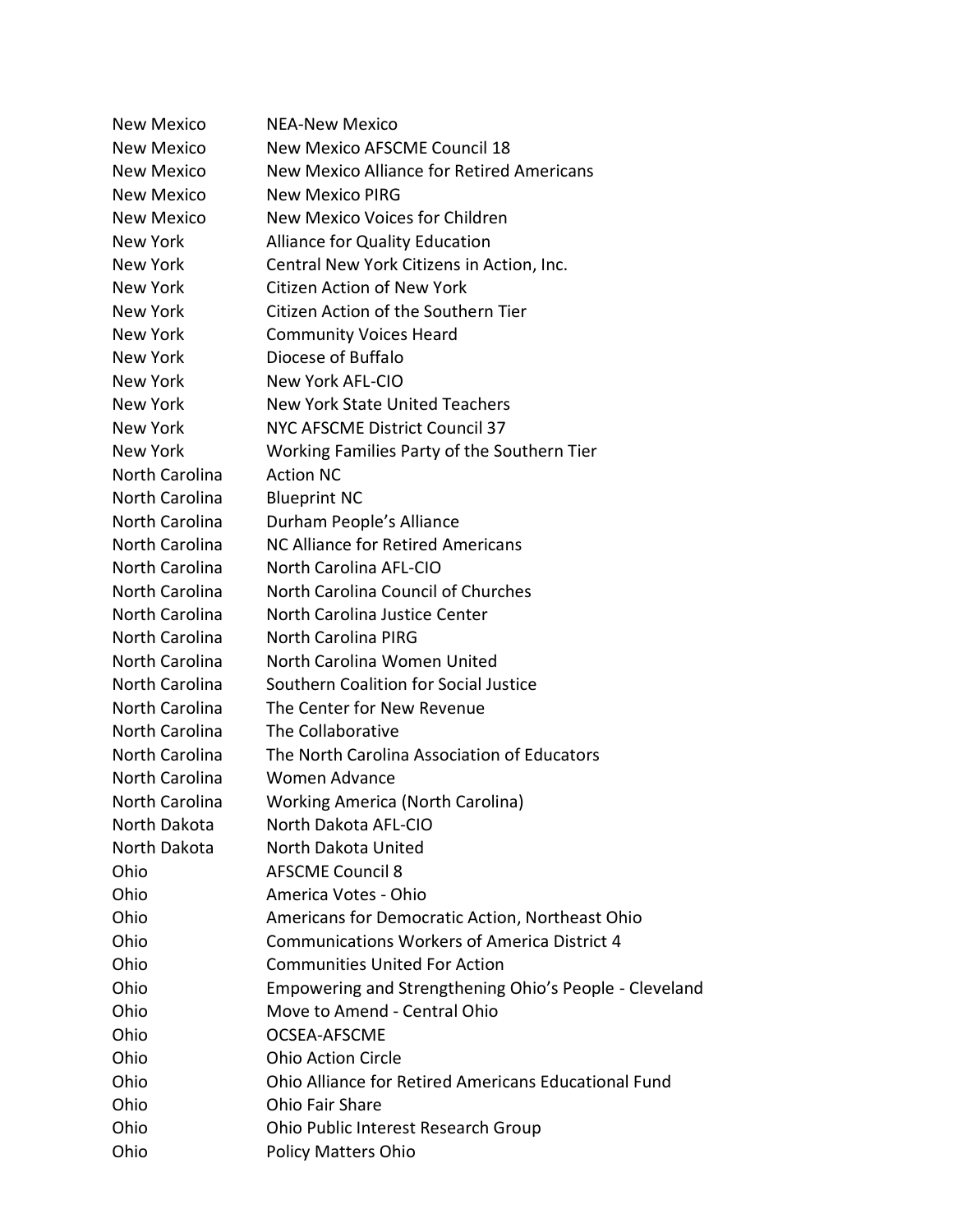| Ohio           | ProgressOhio                                         |
|----------------|------------------------------------------------------|
| Ohio           | <b>SEIU 1199</b>                                     |
| Ohio           | The Interfaith Alliance of Greater Cincinnati        |
| Ohio           | <b>UFCW Local 1059</b>                               |
| Oregon         | <b>Decision Metrics</b>                              |
| Oregon         | Main Street Alliance of Oregon                       |
| Oregon         | Oregon Action                                        |
| Oregon         | Oregon Alliance for Retired Americans                |
| Oregon         | Oregon Center for Public Policy                      |
| Oregon         | <b>Oregon Education Association</b>                  |
| Oregon         | OSPIRG                                               |
| Oregon         | PCUN, Oregon's Farmworkers Union                     |
| Oregon         | Tax Fairness Oregon                                  |
| Pennsylvania   | <b>AFSCME Council 13</b>                             |
| Pennsylvania   | <b>AFSCME Local 590</b>                              |
| Pennsylvania   | JustLaws                                             |
| Pennsylvania   | <b>Keystone Progress</b>                             |
| Pennsylvania   | Penn PIRG                                            |
| Pennsylvania   | Pennsylvania State Education Association             |
| Rhode Island   | National Association of Social Workers - RI Chapter  |
| Rhode Island   | National Education Association Rhode Island          |
| Rhode Island   | Rhode Island AFSCME Council 94                       |
| Rhode Island   | Rhode Island Alliance for Retired Americans          |
| Rhode Island   | <b>Rhode Island PIRG</b>                             |
| Rhode Island   | The Economic Progress Institute                      |
| South Carolina | South Carolina Alliance for Retired Americans        |
| South Carolina | South Carolina Small Business Chamber of Commerce    |
| Texas          | <b>AFL-CIO Texas</b>                                 |
| Texas          | <b>Central Texas Move to Amend</b>                   |
| Texas          | <b>Common Ground for Texas</b>                       |
| Texas          | <b>Education Equals Making Community Connections</b> |
| Texas          | <b>Environment Texas</b>                             |
| Texas          | Houston Area Move to Amend (HAMTA)                   |
| <b>Texas</b>   | La Fe Policy Research and Education Center           |
| Texas          | Laborers Local 154                                   |
| Texas          | National Association of Social Workers/Texas Chapter |
| Texas          | <b>Neverland Designs</b>                             |
| <b>Texas</b>   | <b>Progress Texas</b>                                |
| Texas          | Proyecto Juan Diego                                  |
| Texas          | San Antonio Nonprofit Council                        |
| Texas          | <b>Texans for Public Justice</b>                     |
| <b>Texas</b>   | <b>Texans Together Education Fund</b>                |
| Texas          | <b>Texans United To Amend</b>                        |
| Texas          | <b>Texas Alliance for Retired Americans</b>          |
| <b>Texas</b>   | <b>Texas American Federation of Teachers</b>         |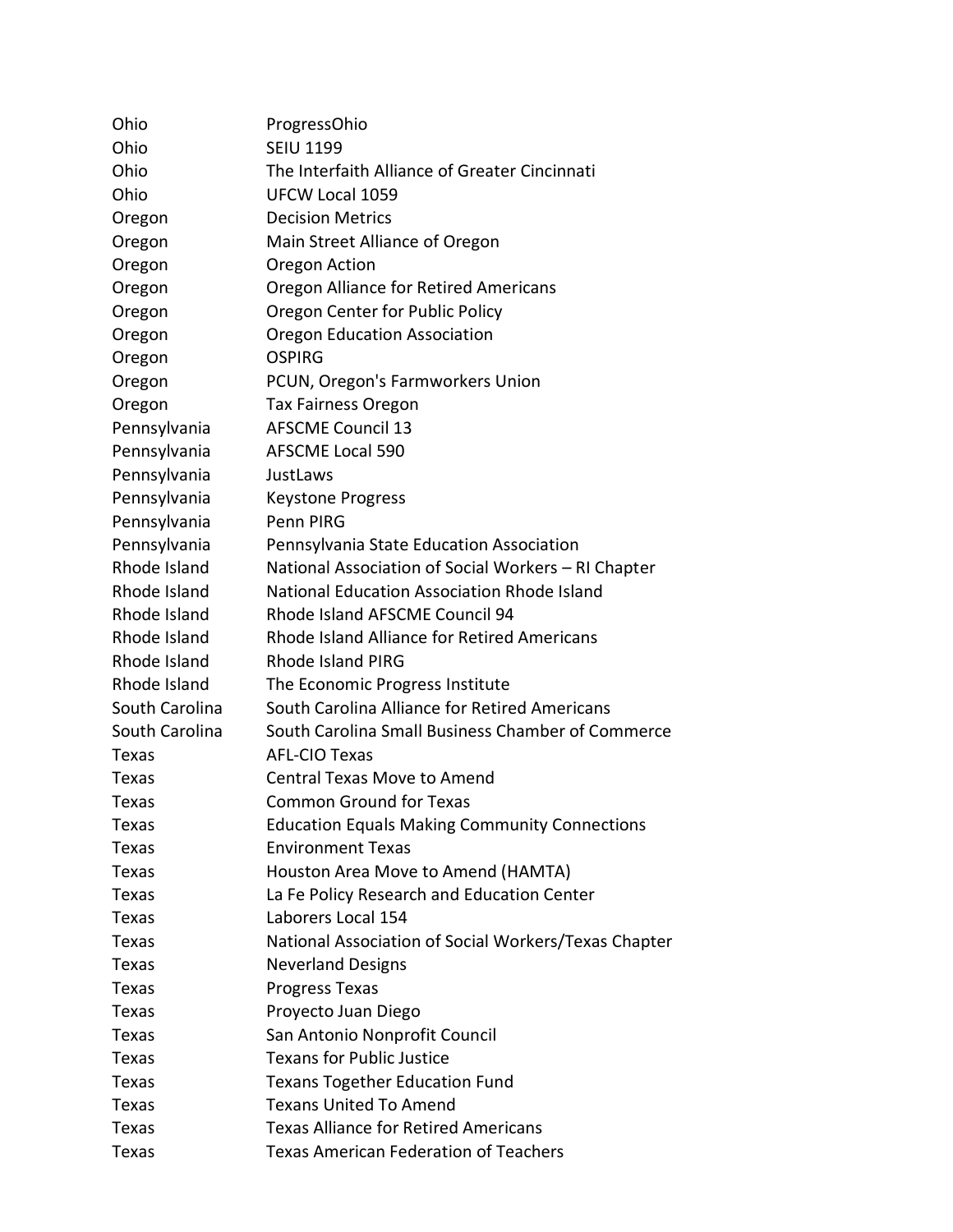| Texas                    | <b>Texas Fairshare</b>                                             |
|--------------------------|--------------------------------------------------------------------|
| Texas                    | Texas League of Conservation Voters                                |
| Texas                    | <b>Texas PIRG</b>                                                  |
| Texas                    | <b>Texas State Employees Union</b>                                 |
| Texas                    | <b>Texas State Teachers Association</b>                            |
| Vermont                  | <b>Vermont Alliance for Retired Americans</b>                      |
| Virginia                 | <b>NARAL Virginia</b>                                              |
| Virginia                 | Progress VA Education Fund                                         |
| Virginia                 | Virginia AFL-CIO State Federation                                  |
| Virginia                 | Virginia Alliance for Retired Americans                            |
| Virginia                 | Virginia Civic Engagement Table                                    |
| Virginia                 | Virginia Fair Share                                                |
| Virginia                 | Virginia Interfaith Center on Public Policy                        |
| Virginia                 | Virginia Organizing                                                |
| Washington               | A. Phillip Randolph Institute                                      |
| Washington               | AFGE Local 3937                                                    |
| Washington               | AFSCME City and County Employees, Council 2                        |
| Washington               | Certified Electrical Workers of Washington                         |
| Washington               | <b>Children's Alliance</b>                                         |
| Washington               | <b>Coalition of Labor Union Women</b>                              |
| Washington               | Communications Workers of America, WA Council                      |
| Washington               | <b>Eastern Washington Voters</b>                                   |
| Washington               | El Centro de la Raza                                               |
| Washington               | <b>Equal Opportunity Institute</b>                                 |
| Washington               | <b>Faith Action Network</b>                                        |
| Washington               | Fuse                                                               |
| Washington               | International Longshore and Warehouse Union, Local 23              |
| Washington               | <b>King County Labor Council</b>                                   |
| Washington               | Latinos for Community Transformation                               |
| Washington               | Main Street Alliance of Washington                                 |
| Washington               | National Association of Social Workers - WA Chapter                |
| Washington               | Northwest Health Law Advocates                                     |
| Washington               |                                                                    |
|                          | OneAmerica                                                         |
| Washington               | Para Los Niños                                                     |
| Washington               | Partners with Families & Children: Spokane                         |
| Washington               | Peace and Justice Action League of Spokane                         |
| Washington               | Physicians for a National Health Program, Western WA               |
| Washington               | <b>Pioneer Human Services</b>                                      |
| Washington               | Pride at Work                                                      |
| Washington               | <b>Puget Sound Advocates for Retirement Action</b>                 |
| Washington               | <b>Real Change</b>                                                 |
| Washington               | SEIU Healthcare 1199NW                                             |
| Washington               | Social Justice Ministry of Sacred Heart                            |
| Washington<br>Washington | <b>Statewide Poverty Action Network</b><br>The Oak Tree of Spokane |